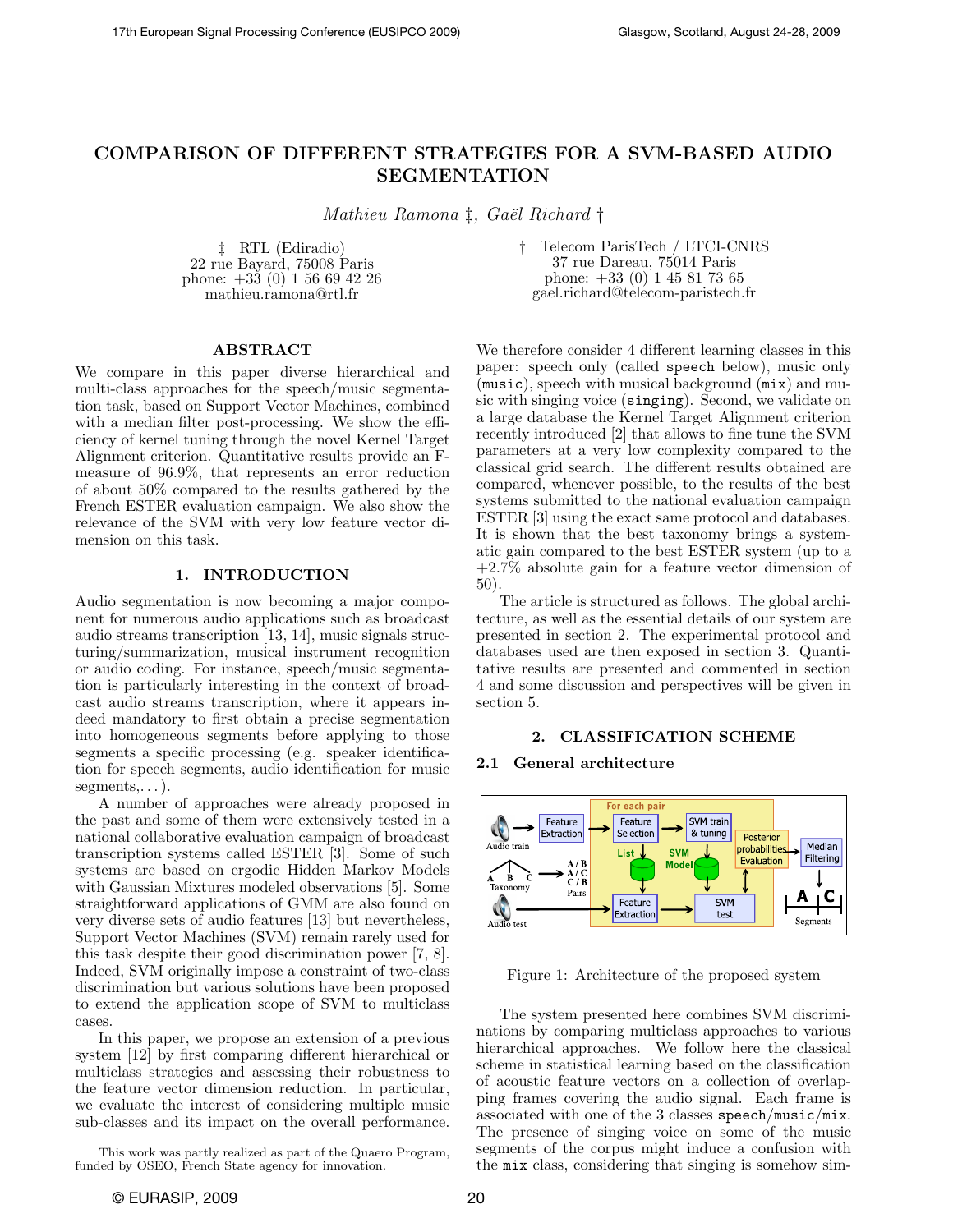ilar to speech. We have thus introduced a forth class (singing), used or not, depending on the taxonomy adopted, during the learning phase, and assimilated to the music class for the decision. The posterior probability sequence is further smoothed by a median filtering, preceding the class decision and the gathering of labels within homogeneous temporal segments.

# 2.2 Pairs discrimination

#### 2.2.1 Classification taxonomies

Since the classification method employed here is fundamentally discriminative, different strategies (taxonomies), presented in figure 2, are proposed in this study to extend the scope of SVM to more than 2 classes. Binary tree nodes consist in successive discrimination (a/b being the class union of a and b). Non-binary tree nodes are based on the combination of the discriminations of all pairs of classes involved (the combination scheme is further presented in section 2.3).

We propose here 2 main schemes A and B with variants according to the use of the singing class : nosing when the class is not used for training, *mixsing* when it is first grouped with the mix class, and musing when it is grouped with the music class.

Thus, for exemple in  $A^{nosing}$  the singing class is not included in the learning process, whereas in  $A^{mixsing}$  it is first classified with the mix class and then seperated to be identified as music in the end. The A scheme consists basically in a multiclass level based on pair combinations, whereas the B scheme consists in a hierarchical tree seperating pure music from speech (with an eventual music background), and then separating pure speech from  $mix$ . Scheme  $C$  is a less intuitive variant of the hierarchical approach and scheme D adds the singing class to the multiclass classification of scheme A. Please note that the taxonomy selection presented here is obviously not exhaustive.



Figure 2: Taxonomies selected for our classification in 4 classes. Two labels for a single node or leaf indicate that the two classes were grouped in the learning phase (e.g. music/singing)

Obviously, a large number of pairs are common to several trees. These taxonomies gather a total of 14

distincts pairs (that can imply unions of classes) ; for each of them a SVM classifier is tuned and trained.

### 2.2.2 Acoustic features

Our system uses a large collection of about 600 features of various types (temporal, spectral, cepstral and perceptual<sup>1</sup>). Most of these features are computed on shortterm frames of 32ms (16ms overlap) and some of them on large-term frames of 1s (0.5s overlap). The shortterm features are replaced by their mean and variance over each long-term frame and then associated with the long-term features in a common feature vector. Each feature is mean-centered and normalized by its standard deviation evaluated on the whole training set.

Then for each class pair the most relevant features are selected by using the IRMFSP algorithm, introduced in [9]. Each classification taxonomy has been evalated with a common feature vector dimension for all pairs, varying between 2 and 50.

# 2.2.3 Discrimination with Support Vector Machines

The classification scheme used in this study is based on Support Vector Machines, which apply a non-linear transform (through a kernel function  $\kappa$ , which is the inner product on two transformed vectors) on d dimension vectors into a higher dimension space where the two classes are linearly separated under the margin maximization constraint. The kernels used here are Radial Basis Gaussian kernels :

$$
\kappa(\boldsymbol{x}, \boldsymbol{y}) = exp\left(-\frac{\|\boldsymbol{x} - \boldsymbol{y}\|^2}{d\sigma^2}\right)
$$

Empirical studies have not shown any significant advantage with other classical kernels (polynomial, sigmoidal...).

The  $\sigma$  parameter must be tuned carefully to optimize the kernel by reaching the best compromise between efficiency and generalization. We have used here a recent method, called Kernel Target Alignment (section 2.2.4), to automatically determine the optimal value for any kernel parameter without any previous SVM learning and thus no grid-search or need for a validation set.

The output value of the decision function is unbounded, though, and thus does not represent a probabilistic value. The sigmoid bijection proposed by Platt in [10] is used here to get a probabilistic output from SVM.

### 2.2.4 Kernel Target Alignment

In [2], Cristianini *et al.* describe a new criterion to estimate the efficiency of a kernel, that is only based on its Gram matrix  $\boldsymbol{K}$  computed from a set of n examples  $\boldsymbol{x} = [x_i]$ . Defining the ideal target matrix as  $\boldsymbol{K^*} = \boldsymbol{yy^t}$ , where  $y = [y_i] \in \{1, -1\}^n$  represents the class labels corresponding to the examples  $x_i$ , Cristianini et al. propose to quantify the relevance of  $K$  as follows, thus defining

<sup>&</sup>lt;sup>1</sup>For an extensive list, please consult  $[12]$ ; the estimated pitch  $f_0$  and aperiodicity measure estimated with YIN [1] have been added as well.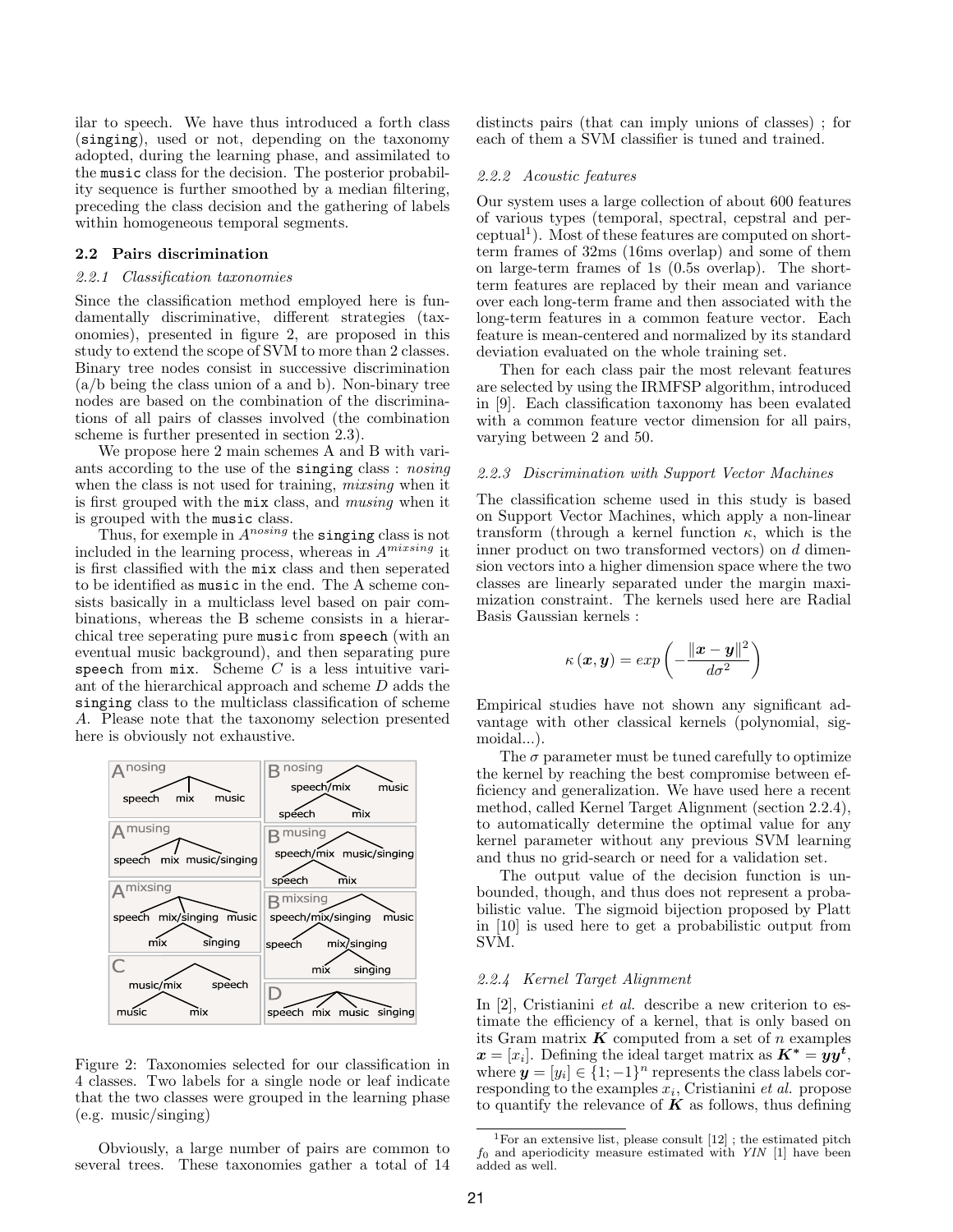the Kernel Target Alignment (KTA) :

$$
A(\boldsymbol K, \boldsymbol K^*) = \frac{\langle \boldsymbol K, \boldsymbol K^* \rangle_F}{||\boldsymbol K||_F ||\boldsymbol K^*||_F}
$$

where  $\langle \bm{A}, \bm{B} \rangle_F = \sum_i \sum_j a_{ij} b_{ij}$  is the Frobenius inner product of two matrices, and  $||A||_F$  the corresponding norm. This criterion constitutes an estimation of the similarity between the Gram matrix of a Kernel and the target matrix, and thus allows the tuning of the kernels parameters (such as  $\sigma$  for the Gaussian kernel), without any training of the SVM.

Pothin and Richard have later observed in [11] that the KTA of a kernel  $K_{\theta}$  can easily be differenciated with respect to the kernel parameter  $\theta$ . Indeed, if we define the matrix  $\partial_{\theta} \mathbf{K}_{\theta} = [\partial_{\theta} \kappa_{\theta}(x_i, x_j)],$  then

$$
\frac{\partial_{\theta}\left\langle \boldsymbol{K_{\theta}},\boldsymbol{K^{*}}\right\rangle_{F}=\left\langle \partial_{\theta}\boldsymbol{K_{\theta}},\boldsymbol{K^{*}}\right\rangle_{F}}{\partial_{\theta}||\boldsymbol{K_{\theta}}||_{F}=\left\langle \partial_{\theta}\boldsymbol{K_{\theta}},\boldsymbol{K_{\theta}}\right\rangle_{F}}/\left|\left|\boldsymbol{K_{\theta}}\right|\right|_{F}}
$$

The derivative of the alignment with respect to  $\theta$  is then expressed as follows

$$
\partial_{\theta} A(\mathbf{K}_{\theta}, \mathbf{K}^*) = \frac{\langle \partial_{\theta} \mathbf{K}_{\theta}, \mathbf{K}^* \rangle_F}{\|\mathbf{K}_{\theta}\|_F \|\mathbf{K}^*\|_F} - \frac{\langle \mathbf{K}_{\theta}, \mathbf{K}^* \rangle_F \langle \mathbf{K}_{\theta}, \partial_{\theta} \mathbf{K}_{\theta} \rangle_F}{\|\mathbf{K}_{\theta}\|_F^3 \|\mathbf{K}^*\|_F}
$$

We have thus tuned the  $\sigma$  parameter of our kernels through a gradient ascent on the KTA. The latter has a Gaussian-like shape with respect to  $log(σ)$ . We have thus fixed an initial value of 0.1 for  $\sigma$  since the steep is more pronounced from this side. The ascent stops when the gain of the KTA is inferior to a threshold  $\epsilon = 10^{-3}$ . The gradient step has been determined empirically and results in an average of 5 iterations to reach convergence.

Using this method, the  $\sigma$  parameter is tuned for each SVM prior to any training. This results in a very significant reduction of the overall training time. We will see in section 4.1 that the performances reached with this technique are comparable to the grid-search approach and even better for some of the taxonomies.

The SVMlight<sup>2</sup> package has been used in this experiment to train the Support Vector Machines.

## 2.3 Posterior probabilities

Two structure types are present in the classification taxonomies trees presented in figure 2 :

**Multi-class decision**: schemes  $A$  and  $D$ . In this case each class pair is discriminated by the corresponding SVM. The algorithm proposed by Hastie and Tibshirani in [4] is used to estimate the posterior probabilities of the classes, from the results of all pairs.

**Hierarchical decision**: schemes  $B$  and  $C$ . The nodes are processed sequentially, any father node being processed before its children. Each node discriminates one of the classes (source class) within two new classes. The posterior probabilities of the other classes are unchanged. Those of the two new classes are the result of the discrimination, weighted by the posterior probability of the source class. Thus the sum of the classes' probabilities remains equal to one.

### $^{2}$ http://svmlight.joachims.org/

#### 2.4 Smoothing by median filtering

In order to smoothen the posterior probabilities computed on the frame sequence, a median filtering is applied for each class. The window size has been empirically tuned to 9 frames, which approximately corresponds to a 5s window.

Then, for each frame, the class maximizing the posterior probability is elected. Homogeneous adjacent frames are gathered within temporal segments.

### 3. EXPERIMENT

# 3.1 ESTER Corpus

This experiment is based on the corpus of the evaluation campaign ESTER, complying the SES task of sound event segmentation. We have updated the whole learning set annotation by differentiating the music only and singing music segments. The ressources are divided between a 77h learning set and a 12h30 development set that respects the distribution of the different radios in the audio files. The test set annotations have been kept intact, in order to keep our results relevant with those of the evaluation campaign.

# 3.2 Scoring



Figure 3: Conversion from non-overlapping classes to the ESTER classes

The scoring is done following the protocol of the ES-TER campaign. The 3 non-overlapping classes considered for classification (speech, mix and music) are converted into 2, possibly overlapping, classes (speech and music), as shown in figure 3. On each of these classes, and on their union, the Recall  $(R)$  and Precision  $(P)$  are measured. These are defined as the ratio of the cumulated duration where the class is correctly detected on the cumulated duration where the class is, respectively, really present (Recall) and detected (Precision). The *F-measure*  $(F)$  is the harmonic mean between these two measures (i.e.  $F = \frac{2RP}{R+P}$ ). The false alarm (fa) and false reject (fr) rates are also considered here

We use the trackeval tool, provided as part of the ESTER corpus, to compute these criterions.

# 4. RESULTS

### 4.1 Evaluation of the kernel tuning

Choosing an arbitrary dimension of  $d = 20$ , we have tuned each SVM with both  $\sigma$  values determined through a classical grid-search and the KTA maximization.

The grid-search is done within a set of 12 values locarithmically spread between 0.2 and 1.5 (indeed, thanks to the d normalization factor in the kernel denominator, the optimal  $\sigma$  is always in this interval). An SVM is trained on the learning set for each  $\sigma$  value ; the value maximizing the performances of the SVM on the validation set is picked.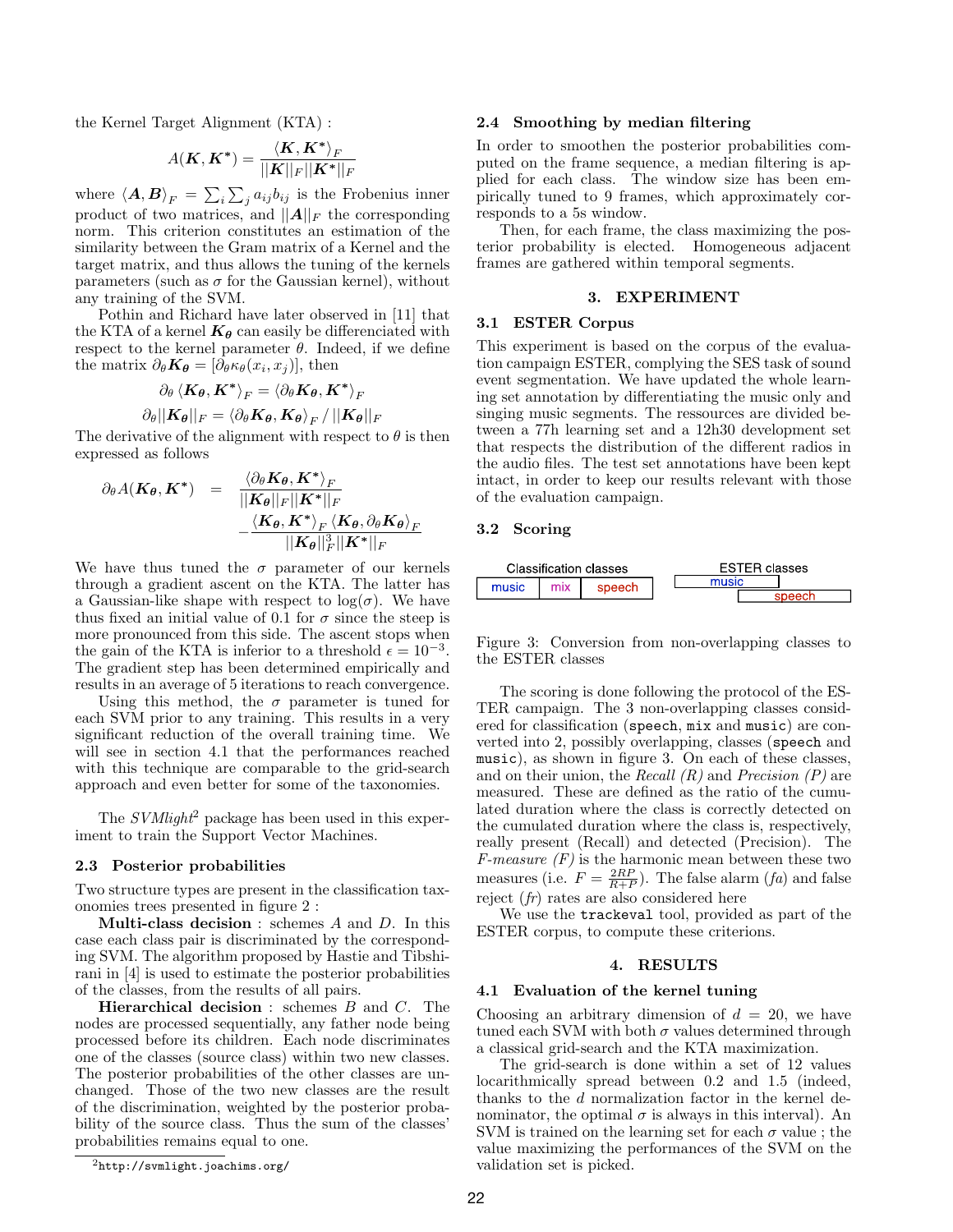The KTA maximisation is performed over 5000 frames from the learning set for each class, when available.

Figure 4 shows the global F-measure computed for each of the 8 taxonomies with both tuning approaches. The pink bars are for the *grid-search* and the light blue ones for KTA. It is clear here that the grid-search surpasses the KTA for determining the optimal  $\sigma$  value. Nevertheless, once the median post-processing is applied (red and dark blue bars), KTA provides a better result is most cases. This is explained by the fact that KTA has provided a better tuning for some of the discriminators. The median post-processing corrects accidental errors (on one or two adjacent frames) very efficiently and is thus able to cancel the slight disadvantage of KTA.

The KTA maximization, proposed here for this application, thus provides comparable performances without any validation set and with a unique SVM training. The computation of the KTA being based on the Gram matrix of the Kernel, is it a little less than quadratic in complexity (since the Gram matrix is symmetric) with regard to the number of samples, which is about the same than a SVM training phase with SVMlight [6].



Figure 4: Comparison of the different taxonomies performances with grid-search and KTA kernel tuning.

### 4.2 Evaluation of the different taxonomies

Figure 5 shows the evolution of the F-measure, for each of the 8 taxonomies, with the dimension  $d$  of the feature vector.

As expected, the main schemes  $A$  and  $B$  frankly exceed the performances of the C and D variants, at almost any dimension. The C scheme is indeed counterintuitive and the  $D$  scheme does not have enough training samples for the class singing to be relevant. These two taxonomies still are only about 1% below the best result, which shows that the chosen taxonomy is not crucial to the system performances. Nevertheless, a 1% increase over  $F = 96\%$  means an error rate decrease of about 25%, thus justifying the choice of an optimal scheme if possible.



Figure 5: Results on the ESTER corpus test set

There is no significant gap between the  $A$  and  $B$ schemes except at low dimension  $(d < 20)$  where the multi-class approach  $(A)$  provides better results than the hierarchical one. Moreover, the influence of the singing class use in very similar in both cases. At high dimensions  $(d > 15)$  the system performs best when no singing samples are used for training and the union of the singing and mix samples is less efficient than the more intuitive singing/music union. However, at very low dimensions  $(d < 7)$  the first union performs best with both schemes, probably because the diversity brought by the singing samples partly compensates the lack of characteristics expressed with a low dimensional feature vector.

The scores increase with the feature vector dimension, asymptotically approaching a 97% F-measure. All the taxonomies overcome the best score reached during the ESTER campaign [3] (94.2%, see Table 1 for more details) above  $d = 7$ . This shows the efficiency of the proposed system. Interestingly, some of them  $(A^{mixsing})$ and  $B^{mixsing}$ ) even keep a good behavior for a very low dimension  $(d = 5)$ , with F-measures around 94.5%.

Finally, for a very reasonable complexity  $(d = 10)$ , our best and worse system  $(A^{nosing} \text{ and } C)$  provides respective absolute gains of 2% and 1.3% over the best ESTER score. All the systems proposed by the ES-TER participants where based on classical MFCC vectors with first and second derivatives, thus using between 33 and 40 features. We show here better performances with lower feature vector dimensions.

Further analysis of this system performances are given in the following section.

### 4.3 Detailed performances assessment

Table 1 gathers the performances of the 3 best ESTER contestants, compared to our best system  $(A^{nosing})$  at different feature vector dimensions. Even at very low dimension  $d = 2$ , our system surpasses the  $2^{nd}$  contestant, which tends to show the relevance of the first features selected by the IRMFSP algorithm, and the efficiency of the SVM, applied to this problem. The most significant gain, though, lies in the music class recognition, for